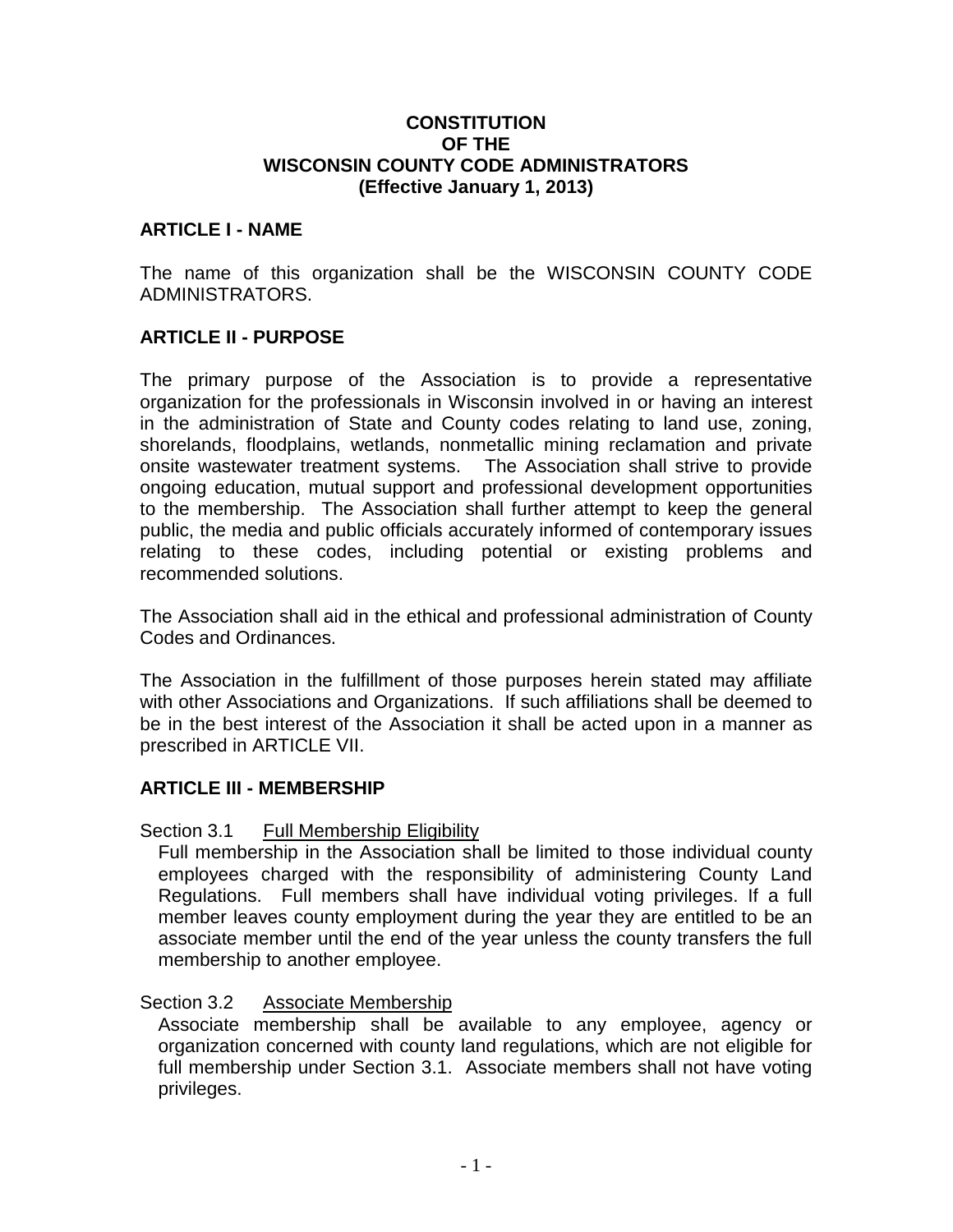## Section 3.3 Admission of Members

Membership in the Association shall be granted to any eligible person upon payment of the current Association dues. Annual dues shall be as established by the Executive Board.

# **ARTICLE IV - FISCAL**

## Section 4.1 Fiscal Year

The fiscal year shall begin on the first day of January and end the last day of December.

## Section 4.2 Dues

The Executive Board shall determine annual dues. Such dues shall may be adjusted based on the annual budget adopted by the Board and projected expenditures for the subsequent year.

## Section 4.3 Delinquencies

Annual notification of outstanding dues shall be sent by the Treasurer to delinquent members by -April 1. If a member fails to pay his/her dues, he/she shall cease to be a member but may be reinstated on payment in full of current dues. If dues are outstanding by the Spring Conference registration deadline, payment of non-member registration fee will be required.

### Section 4.4 Budget

The Executive Board shall annually, at the beginning of the fiscal year, prepare and adopt a budget for the Association's activities. The budget shall be adopted at a business meeting of the Board and copies of the adopted budget shall be posted on the WCCA web page.

# **ARTICLE V - EXECUTIVE BOARD AND OFFICERS**

### Section 5.1 Executive Board

- A. The Association shall be governed by the Executive Board. The Board shall be composed of the President, two Vice-Presidents, the Secretary-Treasurer, the immediate past President, and one District Representative from each district in the State. Board members shall be full members of the Association. If a member of the Executive Board leaves county employment during the year, they shall resign from the Board effective their last day of employment with the county.
- B. The formation and/or redistricting of Districts shall be approved by the Executive Board and be effective the first of the subsequent year after approval by the Board. Districts shall submit to the Secretary-Treasurer the name of their District Representative on or before the first day of January.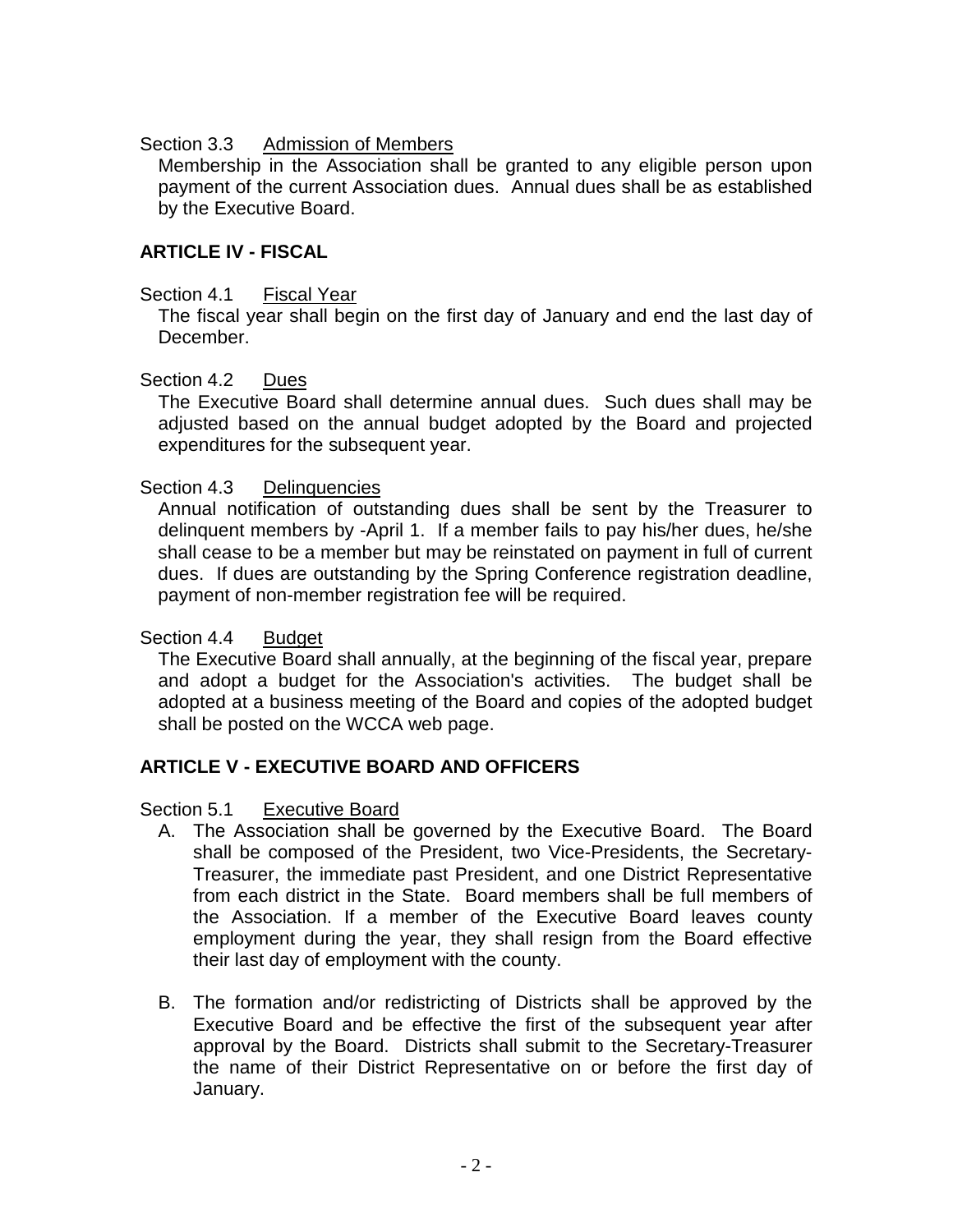If a District Representative is unable to attend an Executive Board meeting, an alternate member from that district who must also be a full member may be designated to attend in his/her place with the same voting rights as the District Representative.

- C. The Executive Board shall have authority to conduct the normal affairs of the Association and shall report to the membership all actions taken between meetings; shall be authorized to appropriate and expend funds relative to the Association's operation, manage any Association Property, and negotiate contracts in conformity with the approved budget.
- D. The Executive Board shall establish a mailing address for the Association. Once established, the mailing address shall remain in effect until and unless it is changed by an action of the Executive Board in subsequent years.
- E. If the office of President is vacated due to that member leaving county employment, the First Vice-President shall become acting President for the balance of the current fiscal year, and the President for the following year. At the discretion of the Executive Board, vacancies of the President, First Vice-President, and/or Second Vice President may be filled by appointment. Vacancies of any other office shall be filled by appointment by the Executive Board except vacancies in District Representative positions shall be filled by a vote of the district where the vacancy exists.
- F. The Executive Board shall hold a business meeting of the Association between the Fall Conference and January 31st.

### Section 5.2 Officers

The officers of the Association shall be a President, two Vice-Presidents, and a Secretary-Treasurer. The First Vice-President shall be the President-elect for the succeeding year.

### Section 5.3 Election of Officers

- A. The First Vice-President, Second Vice-President, and Secretary-Treasurer shall be the officers elected in the annual election.
- B. The President shall appoint a Nominating Committee. The Nominating Committee shall nominate candidates for the offices to be filled. The names of those candidates submitted by the Nominating Committee and those candidates nominated from the floor at the annual fall conference shall be placed on the ballot for election of officers and may address the Association at the Fall Conference.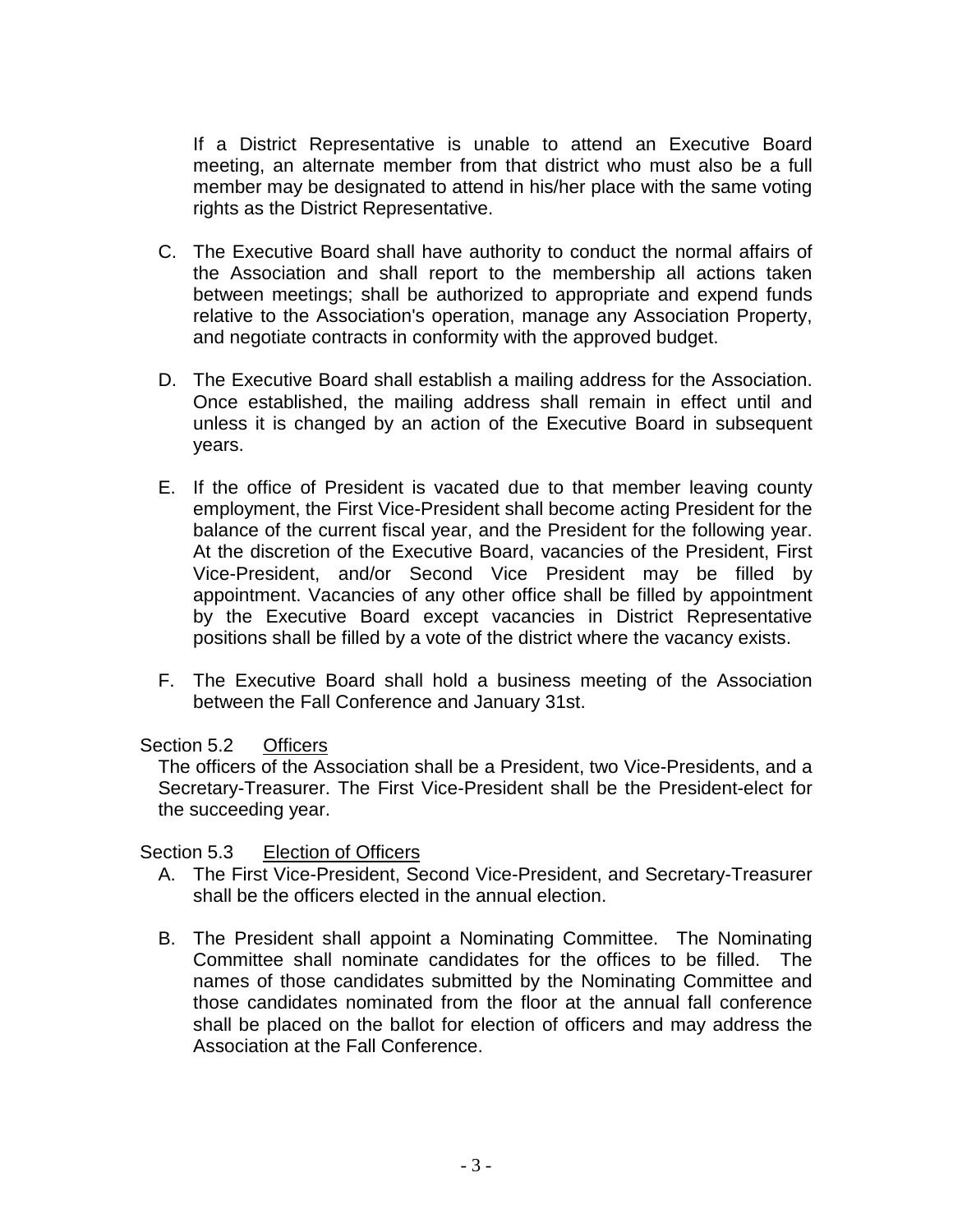C. Unopposed candidates may be elected at the Fall Conference. Contested offices shall be elected by ballot emailed to members or by online voting and returned to Secretary-Treasurer. The deadline for voting will be December 1st. Election results shall be posted on the WCCA web page.

## Section 5.4 Terms of Office

The term of all officers shall be for a period of one year commencing on January 1st and continuing through December 31st, with the exception of the First Vice-President, who shall be elected for a two year period and serve as President during the second year.

#### Section 5.5 Duties of Officers

- A. The President shall call meetings of the Association and the Executive Board; shall preside at these meetings; shall, except as otherwise provided, create, appoint and discharge standing Committees and Special Committees and serve as non-voting, ex-officio member of all Committees; and shall perform such other duties as are customary of the office.
- B. The Vice-President in proper succession shall act as the President when the President is not in attendance; the First Vice-President shall be the Chairman of the Program Committee; the Second Vice-President shall be Chairman of the Legislative and Education Committee.
- C. The Secretary-Treasurer shall keep minutes of meetings; shall conduct elections; shall notify members of their election to office or appointment to committee; and shall perform such secretarial duties as are customary to the office and shall receive all money due the Association; complete and submit required state and federal forms; shall prepare and submit quarterly Treasurer's reports to the Executive Board; shall keep accounts which shall at all times be open to the inspection of the officers and which shall be submitted for an annual audit; shall maintain and store the association's records; and shall perform such other duties as are customary to the office.

Section 5.6 Committees

There shall be five Standing Committees, the Chairs of which shall be Executive Board members. Reports of committee activities shall be presented to the Executive Board.

Program Committee: Chaired by the First Vice-President. The Committee shall prepare conferences in accordance with the approved budget and policies established by the Executive Board. The committee will coordinate with the Conference Coordinator appointed by the Board The Executive Board shall also establish a stipend to be paid to the Conference Coordinator for the performance of the duties of that position. The stipend shall be paid in two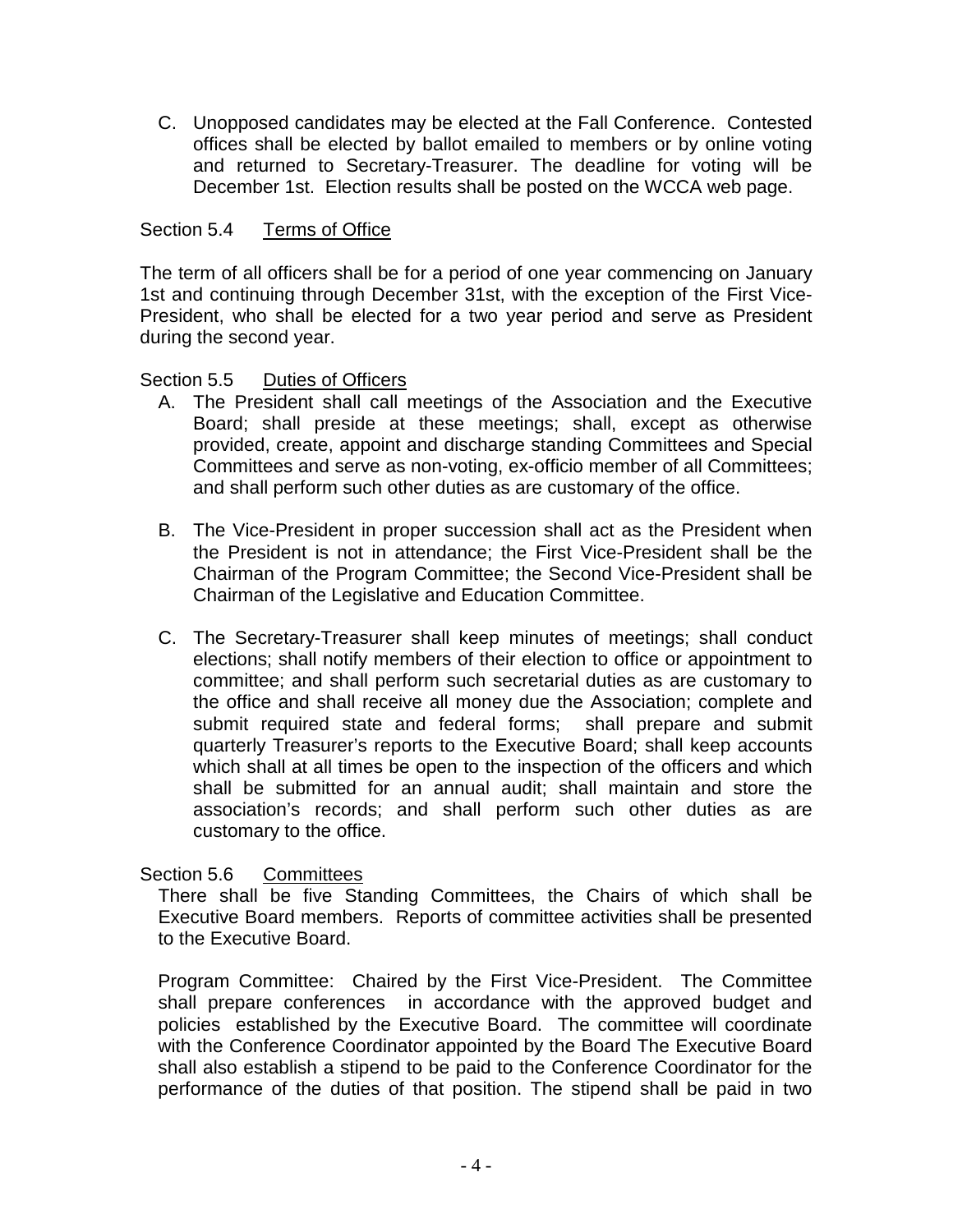payments, the first being paid immediately following Spring Conference and the second immediately following Fall Conference.

- B. Legislation and Education Committee: Chaired by the Second Vice-President. The Committee shall consider legislative and educational matters as may be appropriate to the Association's purpose and permitted by budget.
- C. Administrative Code Committee: The Committee shall review all proposed administrative codes and serve as a liaison to the appropriate State agencies.
- B. Nominating Committee: See Section 5.3(C)
- E. Audit Committee: The Committee shall be responsible for the annual audit of the Association's fiscal records and shall report to the Executive Board at the meeting referred to in Section 5.1(F).

# **ARTICLE VI - MEETINGS**

### Section 6.1 Meetings

- A. The Executive Board shall conduct an annual meeting as specified in Section 5.1F.
- B. "Meeting of the Association" shall be defined as a business meeting conducted in conjunction with the spring and fall conferences and which is intended to include the participation of all members.
- C. "Meeting of the Executive Board" shall be defined as a regular meeting of officers and district representatives, called by the President or a majority of the Executive Board, for the purpose of conducting the affairs of the Association.
- D. "Emergency Meeting" shall be defined as a meeting of the Executive Board and interested members, called by the President for consideration of an item or items of critical importance to the Association which cannot wait until the next regularly scheduled meeting.

### Section 6.2 Notice of Meetings

At least ten (10) days' notice of any meeting of the Association shall be emailed to all members. Notice shall be deemed as given when the meeting announcement is included on the agenda of the spring and fall conference.

### Section 6.3 Minutes of Meetings

Minutes of all meetings of the Association and meetings of the Executive Board shall be kept by the Secretary. Copies of the minutes of all meetings shall be emailed to the Executive Board and shall be posted on the WCCA web page.

### Section 6.4 Meetings of the Executive Board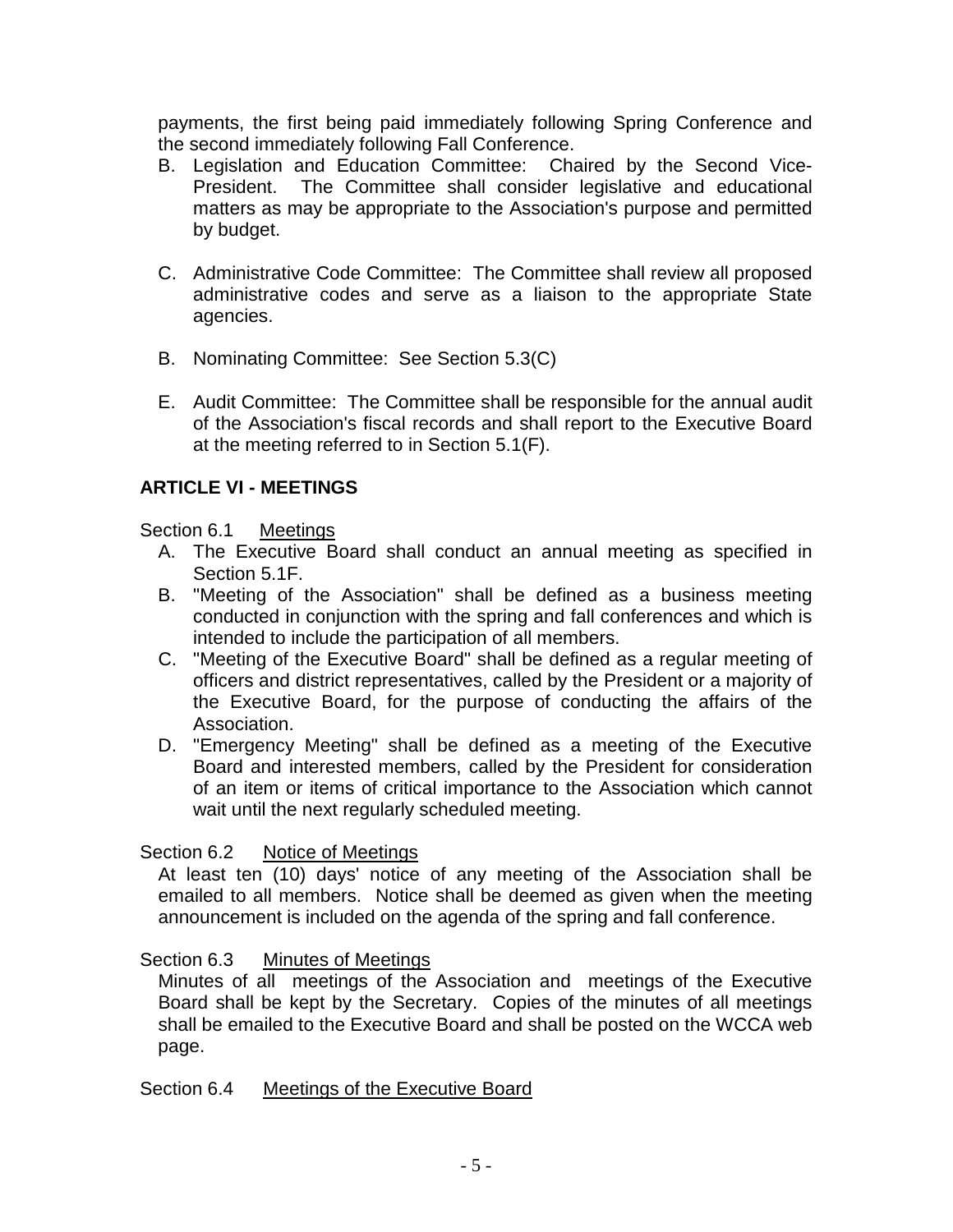- A. Meetings of the Executive Board shall be called by the President or by a majority of the Board members.
- B. There shall be at least two meetings of the Executive Board during the fiscal year of the Association.
- C. The Executive Board shall include expenses of Executive Board meetings in the annual budget. Allowable expenses include the cost of meeting room rentals, refreshments and meals for the Executive Board at Executive Board meetings; and meal and lodging costs for the Executive Board members attending the annual business meeting. The Executive Board shall also establish a stipend to be paid to the Secretary-Treasurer for the performance of the duties of that office. The stipend shall be paid on July 1 and December 1 and will be prorated if the Secretary-Treasurer leaves county employment during the year. The proration will be based on complete months of service for that given year.

## Section 6.5 Quorum

- A. A majority of the Executive Board shall constitute a quorum for the transaction of business meetings of the Board.
- B. 1. A quorum of any duly called meeting of the Association shall consist of those members present.
	- 2. A quorum of a duly called meeting of the Executive Board shall consist of a majority of the elected officers and district representatives (Executive Board).
	- 3. A quorum of a duly called emergency meeting shall consist of the members of the association present plus a majority of the Executive Board.

Section 6.6 Parliamentary Authority

In all matters not covered by its constitution, the Association shall be governed by the Roberts Rules of Order.

### **ARTICLE VII - VOTING**

Section 7.1 Amendments

Information on a constitution change is to be presented in writing and discussed at one meeting of the Association and then voted on by emailed ballot or online voting and returned to the Secretary-Treasurer as specified in Section 7.2. Amendments to the Constitution must be approved by a threefourths majority of properly cast ballots within 60 days of the meeting in which it was presented.

Section 7.2 Voting